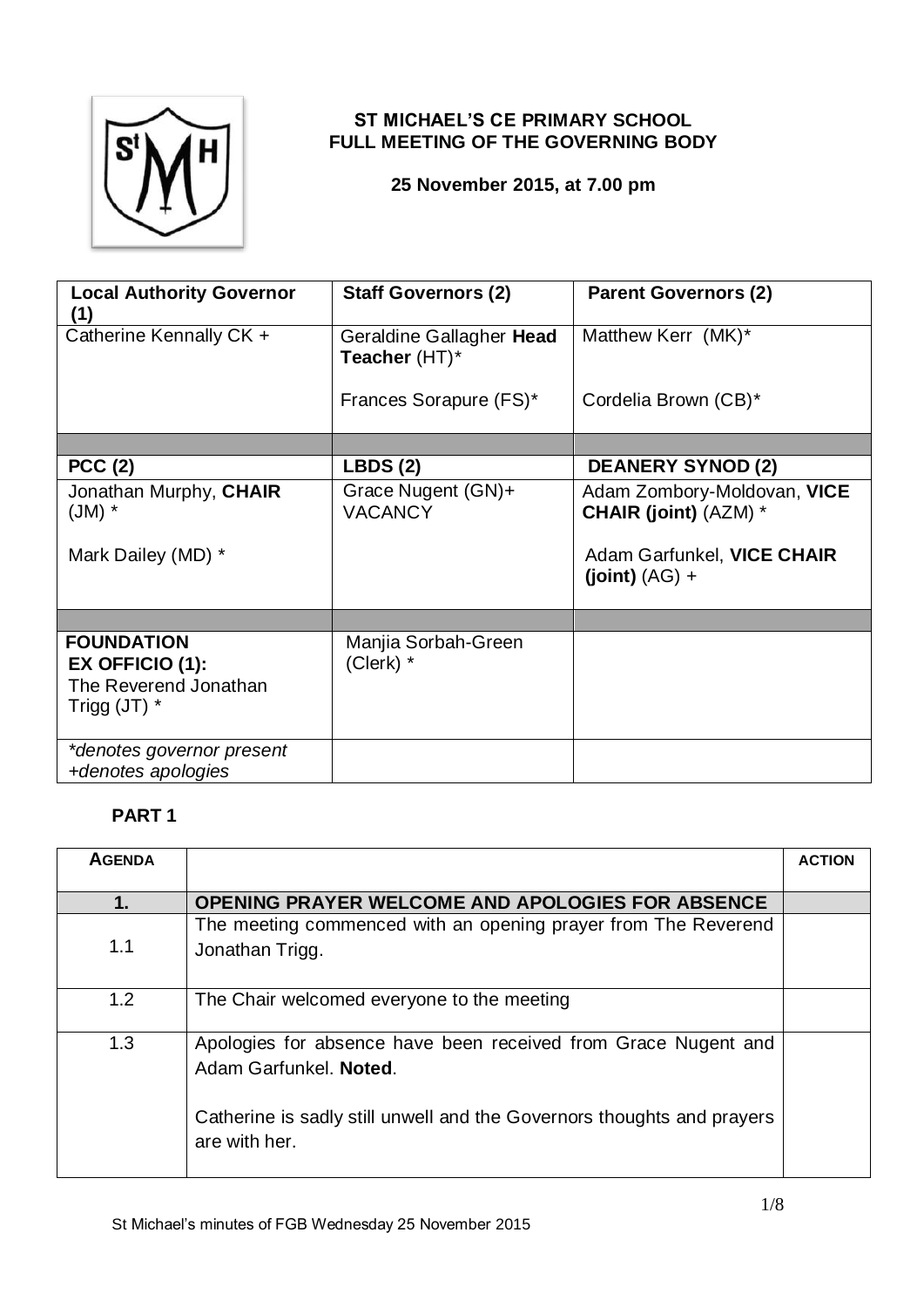| 2.                      | DECLARATIONS OF BUSINESS INTERESTS, PECUNIARY OR<br>OTHERWISE IN RESPECT OF ITEMS OF THE AGEND                                                                                                                                                                                                                                                         |            |
|-------------------------|--------------------------------------------------------------------------------------------------------------------------------------------------------------------------------------------------------------------------------------------------------------------------------------------------------------------------------------------------------|------------|
| 2.1                     | There were none.                                                                                                                                                                                                                                                                                                                                       |            |
| 3.                      | <b>GOVERNORS REGISTER OF INTERESTS</b>                                                                                                                                                                                                                                                                                                                 |            |
| 3.1                     | The table of responses will be uploaded to the school's website.                                                                                                                                                                                                                                                                                       | <b>MSG</b> |
| $\overline{\mathbf{4}}$ | MINUTES AND MATTERS ARISING FROM THE PREVIOUS<br>MEETING held on 20 <sup>th</sup> October 2015                                                                                                                                                                                                                                                         |            |
| 4.1                     | The minutes of 20 <sup>th</sup> October 2015 were agreed as a correct record of the<br>meeting and were signed by the Chair for filing.<br>MK arrived at 7.25pm                                                                                                                                                                                        |            |
| 5 <sub>1</sub>          | <b>SEN link for Governors</b>                                                                                                                                                                                                                                                                                                                          |            |
| 5.1                     | Nick Fletcher and CB have reviewed the SEN policy which has been<br>brought in line with the SEND code of practice and he presented the<br>updated policy to the Governors.<br>The new policy focuses on 4 key areas of SEN:<br>• Cognition and Leaning<br>Sensory and Physical<br>Social, emotional<br>Communication                                  |            |
|                         | The policy aims to ensure that children and their parents have a voice<br>to support their needs. The school is keen to engage with parents and<br>parents are informed of their child's special education needs and are<br>given all the appropriate information, advice and support when<br>assessments and a decision on special provision is made. |            |
|                         | There is an on-going process of review so that staff support the<br>children who have specific individual needs.                                                                                                                                                                                                                                       |            |
|                         | A regular audit of needs meeting takes place every term.                                                                                                                                                                                                                                                                                               |            |
|                         | 6 children have currently been identified as needing a health and care<br>plan.                                                                                                                                                                                                                                                                        |            |
|                         | Nick advised that parents have been made aware of the changes to<br>the policy and explained that he will continue to attend meetings for<br>those children who require a high level of support.                                                                                                                                                       |            |
|                         | Governors were invited to ask questions and they asked questions<br>covering a wide range of topics. MD commended the school for the<br>work which has been done and CB's link report. He noted that the<br>improvements, which take a more holistic approach to the issue, were<br>clearly having a positive impact.                                  |            |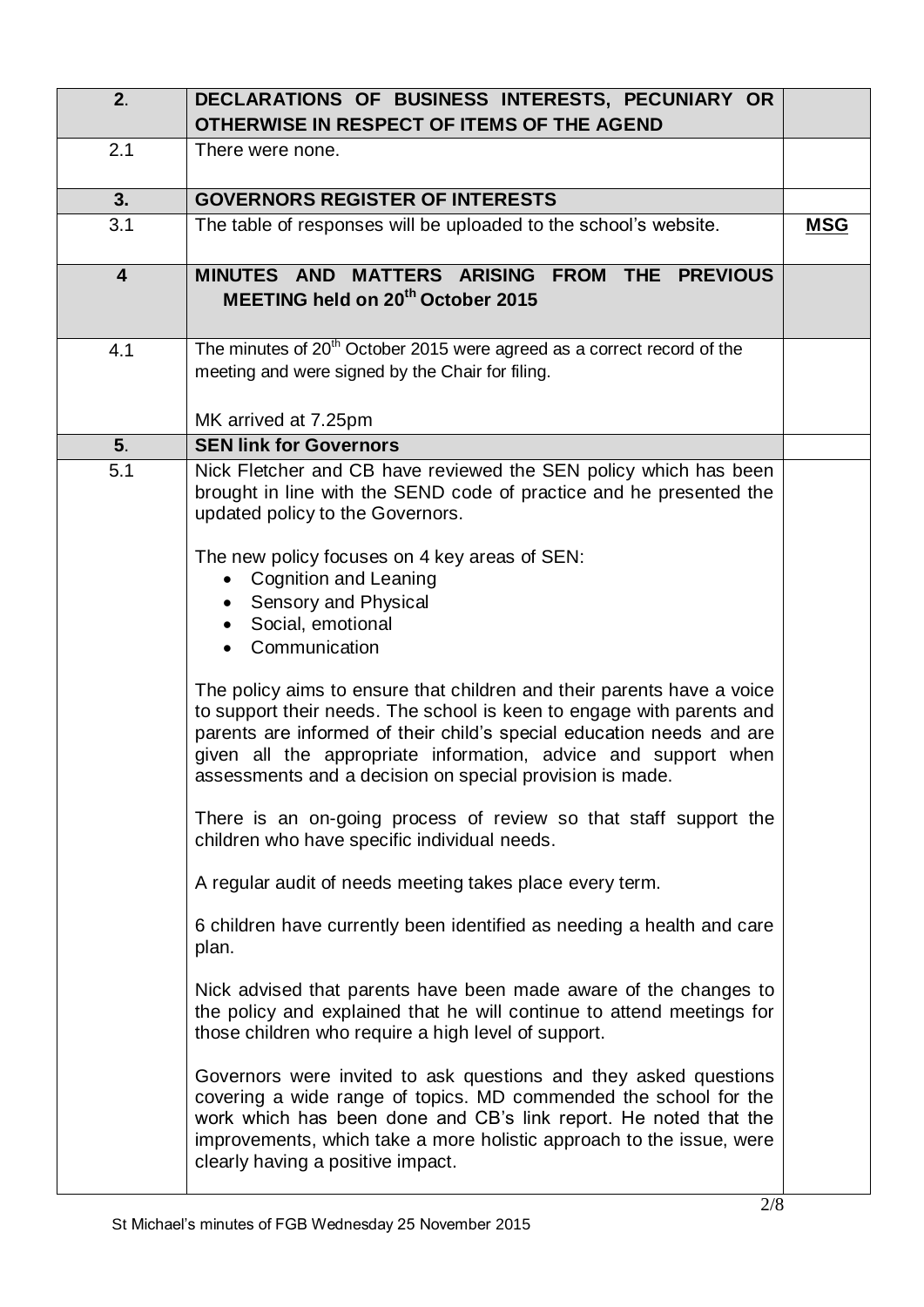|                | The Governors thanked Nick for attending and for the insightful<br>presentation.                                                                                                                                                                                                                                                                                                                                                                                                                         |  |
|----------------|----------------------------------------------------------------------------------------------------------------------------------------------------------------------------------------------------------------------------------------------------------------------------------------------------------------------------------------------------------------------------------------------------------------------------------------------------------------------------------------------------------|--|
| $6\phantom{1}$ | Headteacher's written report                                                                                                                                                                                                                                                                                                                                                                                                                                                                             |  |
| 6.1            | The HT thanked the Governors for the Christmas lunch the school<br>staff had enjoyed at Café Rouge, which the Governors had<br>generously paid for. This had been appreciated by all.                                                                                                                                                                                                                                                                                                                    |  |
| 6.2            | <b>Self Evaluation Summary Review</b>                                                                                                                                                                                                                                                                                                                                                                                                                                                                    |  |
|                | The Self Evaluation Summary report was considered:                                                                                                                                                                                                                                                                                                                                                                                                                                                       |  |
|                | A presentation was given to parents on 10 <sup>th</sup> November 2015 to<br>inform them of any changes to assessment.                                                                                                                                                                                                                                                                                                                                                                                    |  |
|                | Staff recruitment has been time consuming. A meeting will be<br>held on 1 <sup>st</sup> December 2015 to consider the graduate pool. The<br>school is exploring the option of taking on a graduate with a<br>view to take a employing them at the end of their training.<br>Apprenticeships are also being explored. It was noted that the<br>school currently has 2 apprentice Teaching Assistants and is<br>seeking an apprentice particularly for PE, to support the school<br>at competitive events. |  |
|                | The HT reported that whilst the school's attendance levels were<br>$\bullet$<br>consistently above average, the longest absences were usually<br>due to holiday requests. It was agreed that this issue would be<br>discussed further at the next FGB meeting and that Fran would<br>share with the Governors, the standard letter and statutory<br>guidance the school had received from the Local Authority.<br>Fran to explore what other church schools do.                                          |  |
|                | We are exploring different routes to get children safely from<br>KS1 playground in to school.                                                                                                                                                                                                                                                                                                                                                                                                            |  |
|                | The quality of teaching has been reported as good. 4 further<br>observations are to be completed.                                                                                                                                                                                                                                                                                                                                                                                                        |  |
|                | The school reviews provide a positive picture of the school.<br>However teachers have been put under pressure during<br>parents evening, when parents have failed to turn up or have<br>run over their allocated time-slot.                                                                                                                                                                                                                                                                              |  |
|                | The school also has a new Bishop.<br>Bishop Rob has very kindly given the school 2 candles and will<br>be invited to bless the new mural on the wall in the Key Stage 2<br>Hall.                                                                                                                                                                                                                                                                                                                         |  |
|                | The Governors relayed their appreciation to the HT for the thorough<br>development plan.                                                                                                                                                                                                                                                                                                                                                                                                                 |  |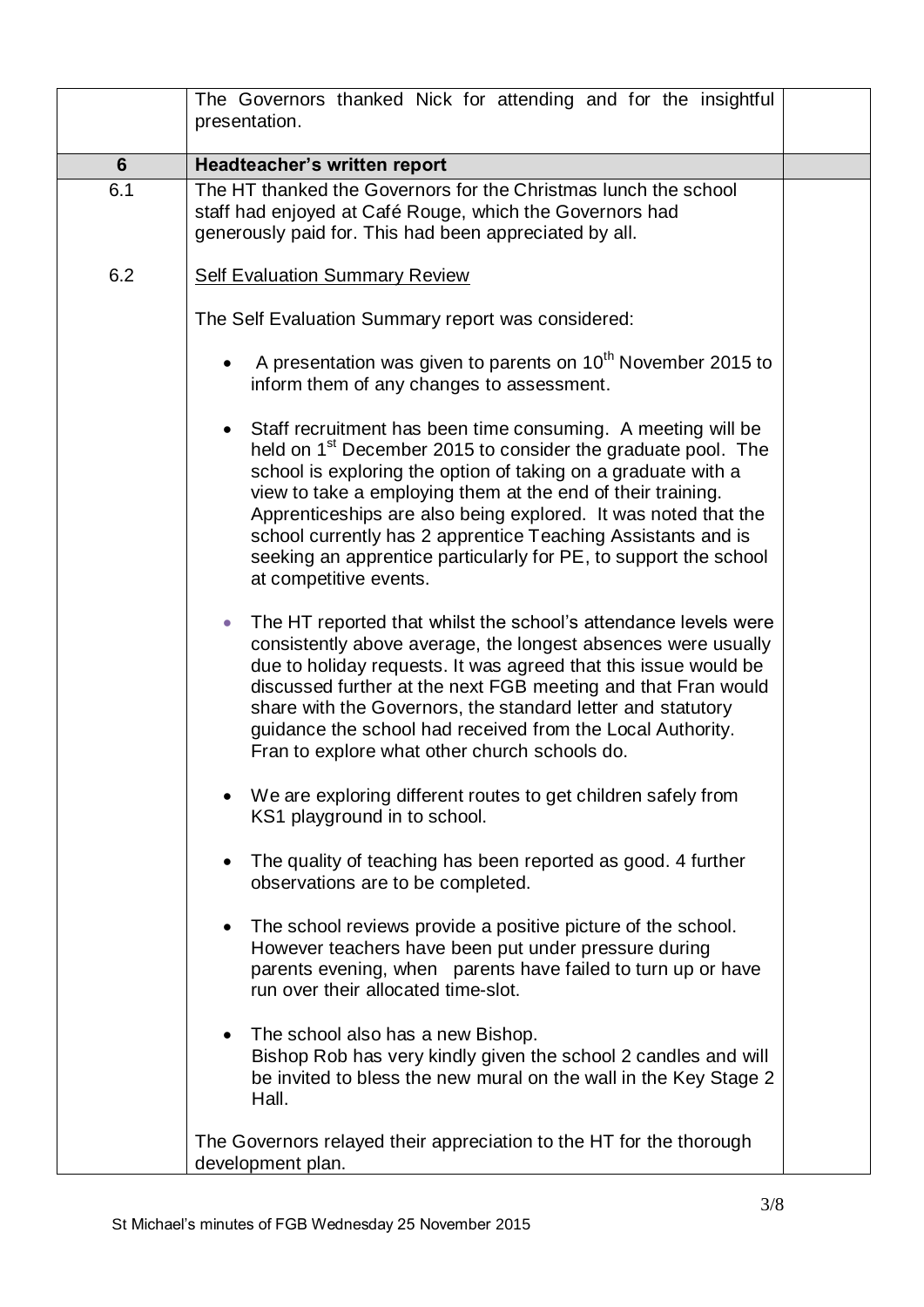| 7.   | <b>POLICIES - SEN / CHARGING AND REMISSIONS</b>                                                                                                                                                                           |              |
|------|---------------------------------------------------------------------------------------------------------------------------------------------------------------------------------------------------------------------------|--------------|
|      | The Governors had received the policies to read prior to tonight's                                                                                                                                                        |              |
|      | meeting.                                                                                                                                                                                                                  |              |
|      |                                                                                                                                                                                                                           |              |
| 7.1  | Subject to an amendment to the note regarding the after school club                                                                                                                                                       |              |
|      | which may be subject to a fee, the policies were ratified by the                                                                                                                                                          |              |
|      | Governors.                                                                                                                                                                                                                |              |
|      |                                                                                                                                                                                                                           |              |
| 8    | <b>GOVERNOR VISITS - LEARNING WALK REPORT</b>                                                                                                                                                                             |              |
| 8.1  | JT provided an update on his visit to the school. The creativity and<br>flexibility of the staff and good use of school premises had been                                                                                 |              |
|      | prevalent and he felt that the staff should be highly commended.                                                                                                                                                          |              |
|      |                                                                                                                                                                                                                           |              |
| 8.2  | The difficulties of moving children safely within the school had been                                                                                                                                                     |              |
|      | apparent.                                                                                                                                                                                                                 |              |
|      | The visit had been fascinating and very interesting and JT will prepare                                                                                                                                                   |              |
|      | a brief report on this.                                                                                                                                                                                                   |              |
|      |                                                                                                                                                                                                                           |              |
| 8.3  | It was noted that MK will attend the next visit                                                                                                                                                                           | ΜK           |
| 9    | <b>PARENTS CONDUCT POLICY</b>                                                                                                                                                                                             |              |
| 9.1  | The Governors reviewed the document which had been circulated                                                                                                                                                             |              |
|      | prior to the meeting.                                                                                                                                                                                                     |              |
| 9.2  |                                                                                                                                                                                                                           |              |
|      | JM sought volunteers to lead on this and proposed a parents working<br>party. Fran indicated that she would like to be included in this. It is                                                                            |              |
|      | proposed that the working group will include 3 - 6 parents from years                                                                                                                                                     |              |
|      | KS1; Foundation & KS2.                                                                                                                                                                                                    |              |
|      |                                                                                                                                                                                                                           | <b>JT/MD</b> |
|      | JT and MD volunteered to work together to lead on this.                                                                                                                                                                   |              |
|      | It was agreed that further work needed to be done on the policy.                                                                                                                                                          |              |
|      |                                                                                                                                                                                                                           |              |
| 9.3  | A meeting with the parents will be held in January to progress this.                                                                                                                                                      |              |
| 10   | <b>PREMISES UPDATE</b>                                                                                                                                                                                                    |              |
| 10.1 | AZM reported on the last premises meeting.                                                                                                                                                                                |              |
|      |                                                                                                                                                                                                                           |              |
| 10.2 | LDBS had given £60k to the school for window replacements. This<br>may be increased to £85k. It is anticipated that the works are likely to                                                                               |              |
|      | be completed by Easter.                                                                                                                                                                                                   |              |
|      |                                                                                                                                                                                                                           |              |
| 10.3 | The studio flat is still vacant. There has been an enquiry regarding                                                                                                                                                      |              |
|      | renting the flat. The rental period would be until the end of this                                                                                                                                                        |              |
|      | academic year.                                                                                                                                                                                                            |              |
|      |                                                                                                                                                                                                                           |              |
|      |                                                                                                                                                                                                                           |              |
|      | It has been proposed that the flat should be used for art therapy<br>sessions and support for autistic pupils. The objective is for the school<br>to benefit from the use of the flat and the Governors fund will need to |              |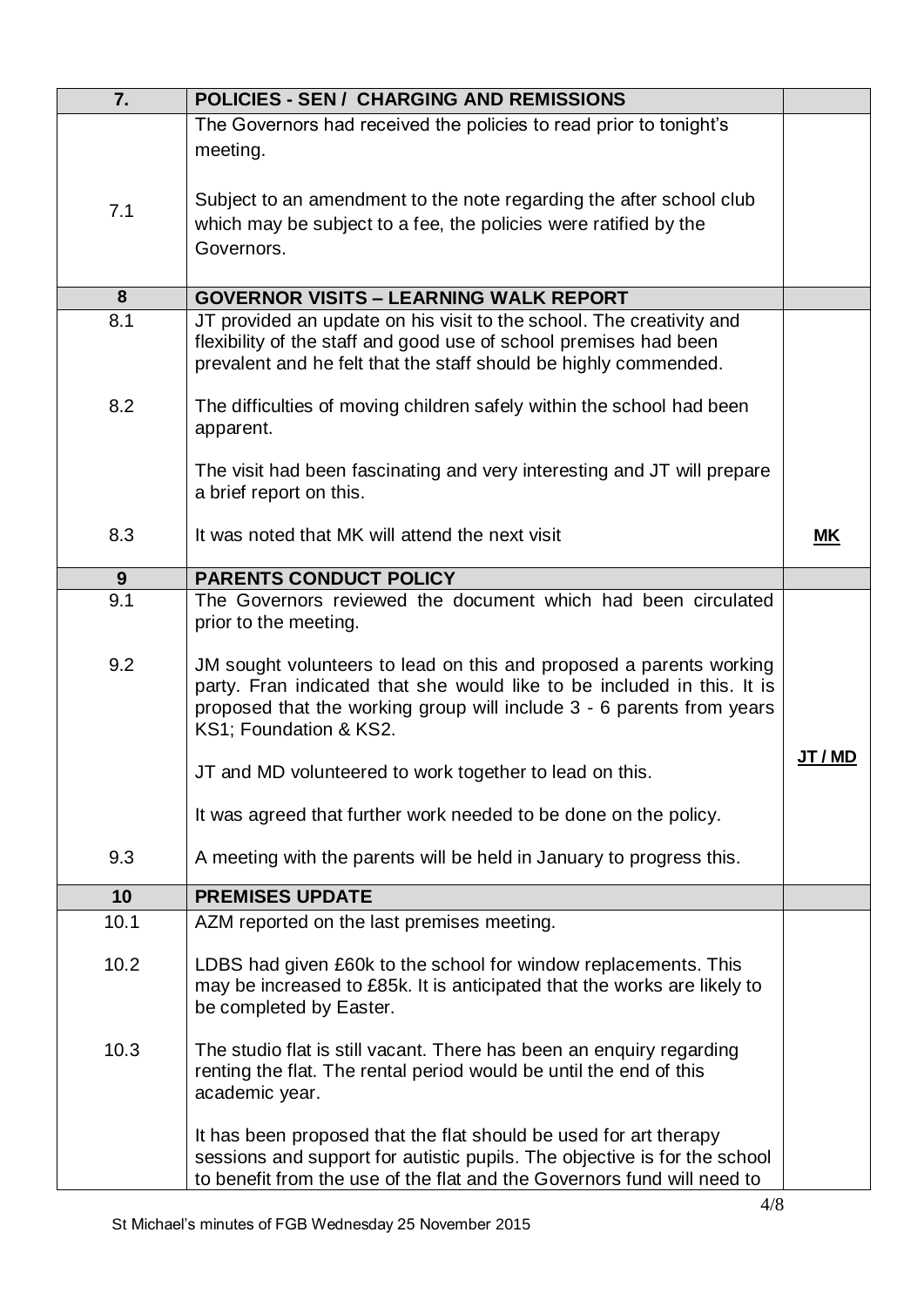|                 | manage any issues in terms of any loss of income.                                                                                                                                                                                                                                                                                                                                            |     |
|-----------------|----------------------------------------------------------------------------------------------------------------------------------------------------------------------------------------------------------------------------------------------------------------------------------------------------------------------------------------------------------------------------------------------|-----|
| 10.4            | The School Surveyors Annual Inspection report has been received.<br>This will be reviewed by the Premises committee.                                                                                                                                                                                                                                                                         | AZM |
| 11              | <b>GOVERNORS DEVELOPMENT PROGRAMME</b>                                                                                                                                                                                                                                                                                                                                                       |     |
| 11.1            | The school visits have been completed. AG / JM to prepare a<br>Governors Update letter to go out to parents in January.                                                                                                                                                                                                                                                                      |     |
| 11.2            | The Governors commended the plan and it was noted that not many<br>other schools have produced this.                                                                                                                                                                                                                                                                                         |     |
| 12 <sup>2</sup> | <b>CHAIR'S REPORT</b>                                                                                                                                                                                                                                                                                                                                                                        |     |
| 12.1            | The Chair reported that he had successfully completed Government's<br>Chair of Governors Development Training Programme Qualification.                                                                                                                                                                                                                                                       |     |
|                 | This comprised 3 units:                                                                                                                                                                                                                                                                                                                                                                      |     |
|                 | The Role of the Chair                                                                                                                                                                                                                                                                                                                                                                        |     |
|                 |                                                                                                                                                                                                                                                                                                                                                                                              |     |
|                 | Effective governance<br>School improvement                                                                                                                                                                                                                                                                                                                                                   |     |
|                 |                                                                                                                                                                                                                                                                                                                                                                                              |     |
| 12.2            | The Governors considered the proposal for a Governors update<br>meeting with parents. This had been discussed at the last meeting<br>and there was general agreement that this would be a very good idea.<br>However, the frequency of such meetings needed to be considered. It<br>is proposed that a meeting will be held next term: - dates and format<br>to be confirmed at the next FGB |     |
| 13              | <b>ANY OTHER BUSINESS</b>                                                                                                                                                                                                                                                                                                                                                                    |     |
| 13.1            | The Governors are to be invited to School Christmas lunch. The HT<br>will send out invitations.                                                                                                                                                                                                                                                                                              |     |
| 13.2            | There are plans to design a Governors Christmas card and the Chair<br>requested assistance in writing out personalised cards to the staff for<br>Christmas. CB volunteered.                                                                                                                                                                                                                  |     |
| 13.3            | The Governors were referred to the school newsletter for information<br>on class nativities.                                                                                                                                                                                                                                                                                                 |     |
| 13.4            | The Clerk informed the Governors that a new online Governors<br>Services website was now available and encouraged Governors to<br>use the system. An e-mail will be circulated with the relevant<br>information.                                                                                                                                                                             |     |
|                 | The Chair closed the meeting at 8. 50pm                                                                                                                                                                                                                                                                                                                                                      |     |

**Signed…………………………………………….. Date……………………. Jonathan Murphy Chair of the Governing Body St Michael's CE Primary School**